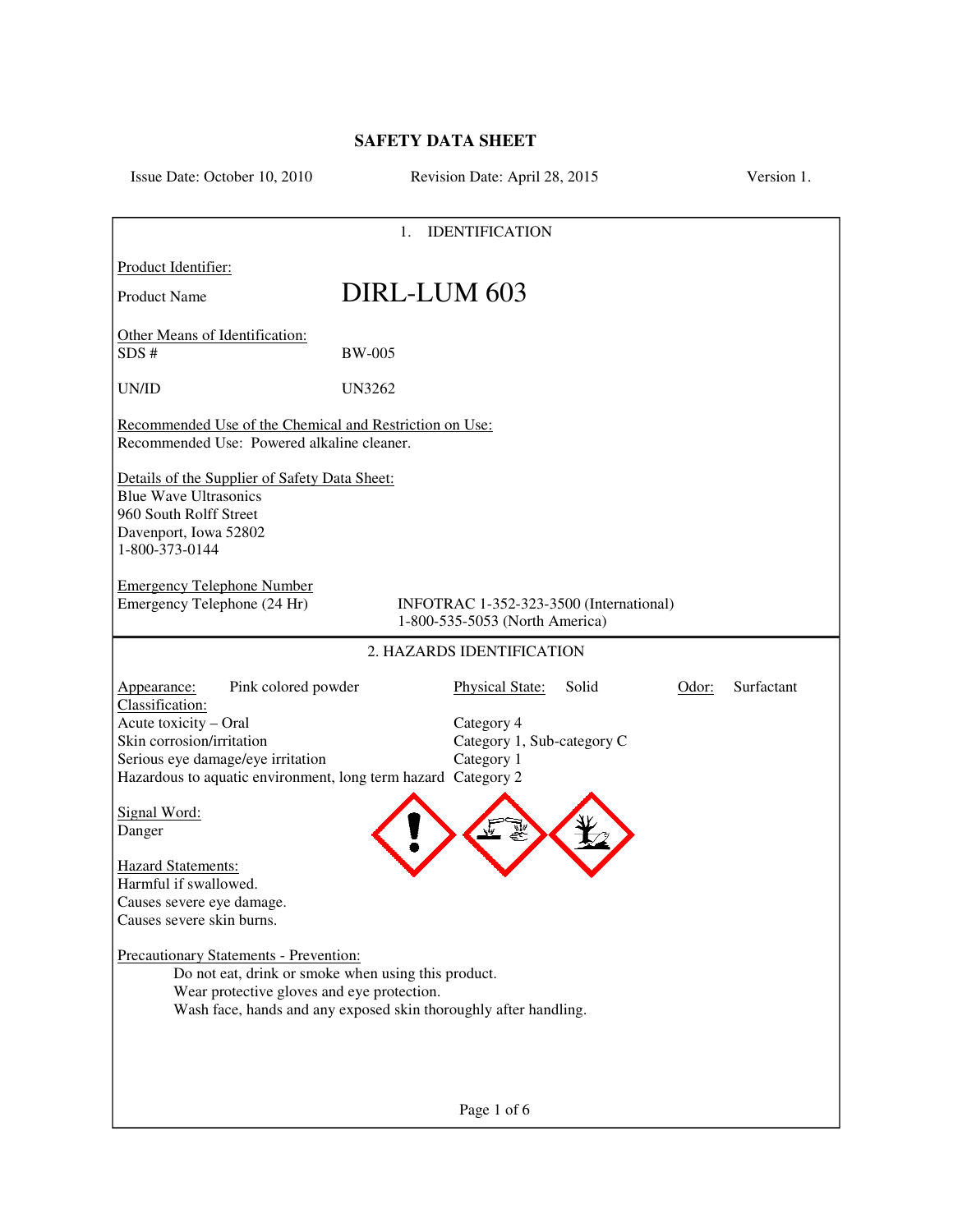Precautionary Statements –Response:

IF IN EYES: Rinse cautiously with water for several minutes. If eye irritation persists: get medical attention. IF ON SKIN (or hair): Take off contaminated clothing. Rinse skin with water. If skin irritation or rash occurs: Get medical attention.

IF INHALED: Move to fresh air and keep in a position for breathing.

IF SWALLOWED: Rinse mouth. Do NOT induce vomiting. Get medical attention if you feel unwell.

Precautionary Statements - Storage

Store locked up. Keep container tightly closed.

Precautionary Statements –Disposal

Dispose of contents/container at an approved disposal plant.

**Other Hazards** 

Harmful to aquatic life.

Unknown Acute Toxicity: Oral 4%, Dermal 44%, Inhalation 72%

| 3.<br><b>COMPOSITION/INFORMATION ON INGREDIENTS</b>                                                                                                                                                                                                                                                           |                                                                                                                                                                                          |           |           |  |
|---------------------------------------------------------------------------------------------------------------------------------------------------------------------------------------------------------------------------------------------------------------------------------------------------------------|------------------------------------------------------------------------------------------------------------------------------------------------------------------------------------------|-----------|-----------|--|
| <b>Chemical Name</b>                                                                                                                                                                                                                                                                                          |                                                                                                                                                                                          | CAS No.   | Weight %  |  |
| Sodium Metasilicate                                                                                                                                                                                                                                                                                           |                                                                                                                                                                                          | 6834-92-0 | <40       |  |
| Sodium Carbonate                                                                                                                                                                                                                                                                                              | 497-19-8                                                                                                                                                                                 |           | $25 - 30$ |  |
| Nonylphenol, Ethoxylated                                                                                                                                                                                                                                                                                      | 127087-87-0                                                                                                                                                                              |           | $\leq$ 3  |  |
| If Chemical Name/CAS No is "proprietary" and/or Weight % is listed as a range, the specific chemical identity<br>and/or percentage of composition has been withheld as a trade secret.                                                                                                                        |                                                                                                                                                                                          |           |           |  |
| <b>FIRST AID MEASURES</b><br>4.<br>General Advice: Provide this SDS to medical personnel for treatment.                                                                                                                                                                                                       |                                                                                                                                                                                          |           |           |  |
| Eye Contact:                                                                                                                                                                                                                                                                                                  | Flush with large amounts of water for 15 minutes. Gently lift eye lids and flush immediately<br>and continuously with copious amounts of water. Immediate medical attention is required. |           |           |  |
| Skin contact:                                                                                                                                                                                                                                                                                                 | Remove contaminated clothing. Rinse with water for 15 minutes. If irritation/redness persist<br>consult physician.                                                                       |           |           |  |
| Inhalation:                                                                                                                                                                                                                                                                                                   | Remove exposed person to fresh air and support breathing as needed. Get medical attention<br>immediately.                                                                                |           |           |  |
| Ingestion:                                                                                                                                                                                                                                                                                                    | Rinse mouth. Do not induce vomiting. Call a physician immediately.                                                                                                                       |           |           |  |
| Most important symptoms and effects:<br>May cause skin and eye irritation. In severe cases,<br>burns, corneal damage, and blindness may occur.<br>The product contains a small amount of sensitizing substance<br>which may provoke an allergic reaction among sensitive<br>individuals in contact with skin. |                                                                                                                                                                                          |           |           |  |
| Note to physicians: Treatment is symptomatic and supportive.                                                                                                                                                                                                                                                  |                                                                                                                                                                                          |           |           |  |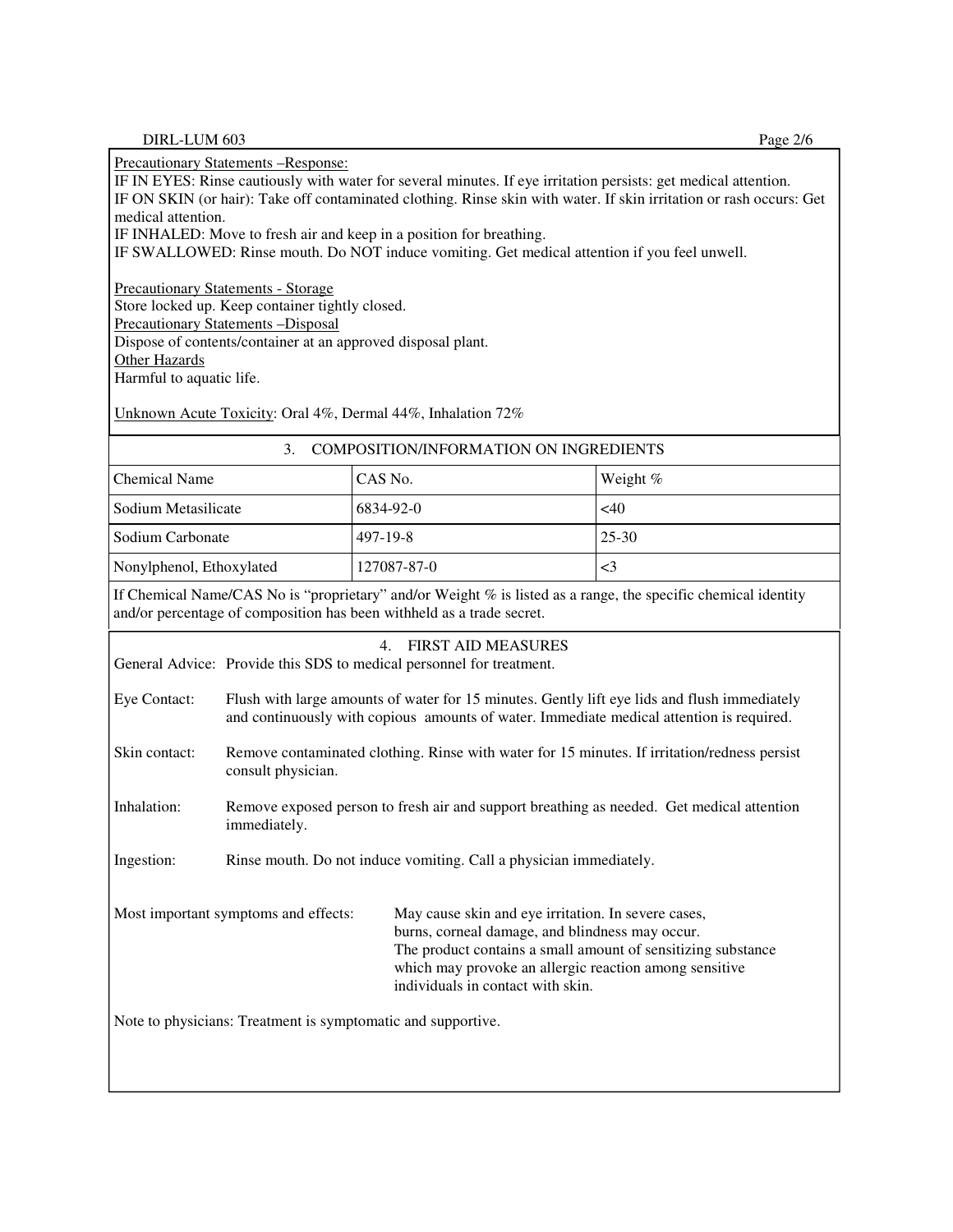|                                                                                                                                                                                                                                                                                                                                                                                                                                                                                                                                                                             | 5.                                                                                                                                                                                                                                                                                                                                                                                                                                                                                        | <b>FIRE FIGHTING MEASURES</b>                                                                                                                                                                                                                                                                                                                                                                                         |                   |  |
|-----------------------------------------------------------------------------------------------------------------------------------------------------------------------------------------------------------------------------------------------------------------------------------------------------------------------------------------------------------------------------------------------------------------------------------------------------------------------------------------------------------------------------------------------------------------------------|-------------------------------------------------------------------------------------------------------------------------------------------------------------------------------------------------------------------------------------------------------------------------------------------------------------------------------------------------------------------------------------------------------------------------------------------------------------------------------------------|-----------------------------------------------------------------------------------------------------------------------------------------------------------------------------------------------------------------------------------------------------------------------------------------------------------------------------------------------------------------------------------------------------------------------|-------------------|--|
| Flash Point: Noncombustible.<br>Flash Point method: N/D Burning Rate: N/D<br>Autoignition Temperature: Noncombustible.<br>LEL: N/D<br>Flammability Classification: N/D<br>UEL: N/D<br>Extinguishing Media: Use agent suitable for surrounding fire.<br>Unusual Fire or Explosion Hazards: N/D<br>Hazardous Combustion Products: N/D<br>Fire-Fighting Instructions: Do not release runoff to sewers or waterways.<br>Fire-Fighting Equipment: As in any fire, wear a self-contained breathing apparatus (SCBA) with a full face piece<br>operated in positive-pressure mode. |                                                                                                                                                                                                                                                                                                                                                                                                                                                                                           |                                                                                                                                                                                                                                                                                                                                                                                                                       |                   |  |
|                                                                                                                                                                                                                                                                                                                                                                                                                                                                                                                                                                             | 6.                                                                                                                                                                                                                                                                                                                                                                                                                                                                                        | <b>ACCIDENTAL RELEASE MEASURES</b>                                                                                                                                                                                                                                                                                                                                                                                    |                   |  |
| <b>Personal Precautions:</b><br><b>Environmental Precautions:</b><br>Methods of Containment:<br>Method for Clean-up:                                                                                                                                                                                                                                                                                                                                                                                                                                                        | Wear protective clothing as described in Section 8 of this safety data sheet.<br>See section 12 for additional Ecological Information.<br>Prevent further leakage or spillage if safe to do so.<br>Avoid the generation of dusts during clean-up. Scoop material into suitable<br>container for disposal. Discard any product, residue, disposable container or<br>liner in full compliance with federal, state, and local regulations. For waste<br>disposal, see section 13 of the SDS. |                                                                                                                                                                                                                                                                                                                                                                                                                       |                   |  |
| Handling:<br>Storage:<br>Incompatible Materials:                                                                                                                                                                                                                                                                                                                                                                                                                                                                                                                            | 7.                                                                                                                                                                                                                                                                                                                                                                                                                                                                                        | HANDLING AND STORAGE<br>Handle in accordance with good industrial hygiene and safety practices. Use<br>personal protection recommended in Section 8. Keep out of reach of children.<br>Avoid contact with skin, eyes or clothing. Use with adequate ventilation. Do<br>not eat or drink while handling.<br>Store in tightly closed container. Store locked up.<br>Strong oxidizing agents. Strong acids. Soft metals. |                   |  |
| EXPOSURE CONTROLS / PERSONAL PROTECTION<br>8.                                                                                                                                                                                                                                                                                                                                                                                                                                                                                                                               |                                                                                                                                                                                                                                                                                                                                                                                                                                                                                           |                                                                                                                                                                                                                                                                                                                                                                                                                       |                   |  |
| Sodium Metasilicate<br>6834-92-0                                                                                                                                                                                                                                                                                                                                                                                                                                                                                                                                            | <b>ACGIH TLV</b><br>$2$ mg/m $^3$                                                                                                                                                                                                                                                                                                                                                                                                                                                         | <b>OSHA PEL</b><br>$2 \text{ mg/m}^3$                                                                                                                                                                                                                                                                                                                                                                                 | <b>NIOSH IDLH</b> |  |
| Sodium Carbonate<br>497-19-8                                                                                                                                                                                                                                                                                                                                                                                                                                                                                                                                                | $3 \text{ mg/m}^3$                                                                                                                                                                                                                                                                                                                                                                                                                                                                        | $5 \text{ mg/m}^3$                                                                                                                                                                                                                                                                                                                                                                                                    |                   |  |
| Appropriate engineering controls: Adequate ventilation, Safety showers, Eye wash stations.                                                                                                                                                                                                                                                                                                                                                                                                                                                                                  |                                                                                                                                                                                                                                                                                                                                                                                                                                                                                           |                                                                                                                                                                                                                                                                                                                                                                                                                       |                   |  |
| Individual protection measures:<br>Eye/Face Protection:<br>Skin and Body Protection:<br><b>Respiratory Protection:</b><br>General Hygiene:                                                                                                                                                                                                                                                                                                                                                                                                                                  |                                                                                                                                                                                                                                                                                                                                                                                                                                                                                           | Use safety glasses or goggles.<br>Chemical impervious gloves. Boots, aprons needed for protection<br>against spill / splashes.<br>Ensure adequate ventilation, especially in confined areas.<br>Avoid contact with skin, eyes, and clothing. Wash hands after<br>handling. Remove any contaminated clothing. If needed take first aid<br>action shown in section 4 of this SDS.                                       |                   |  |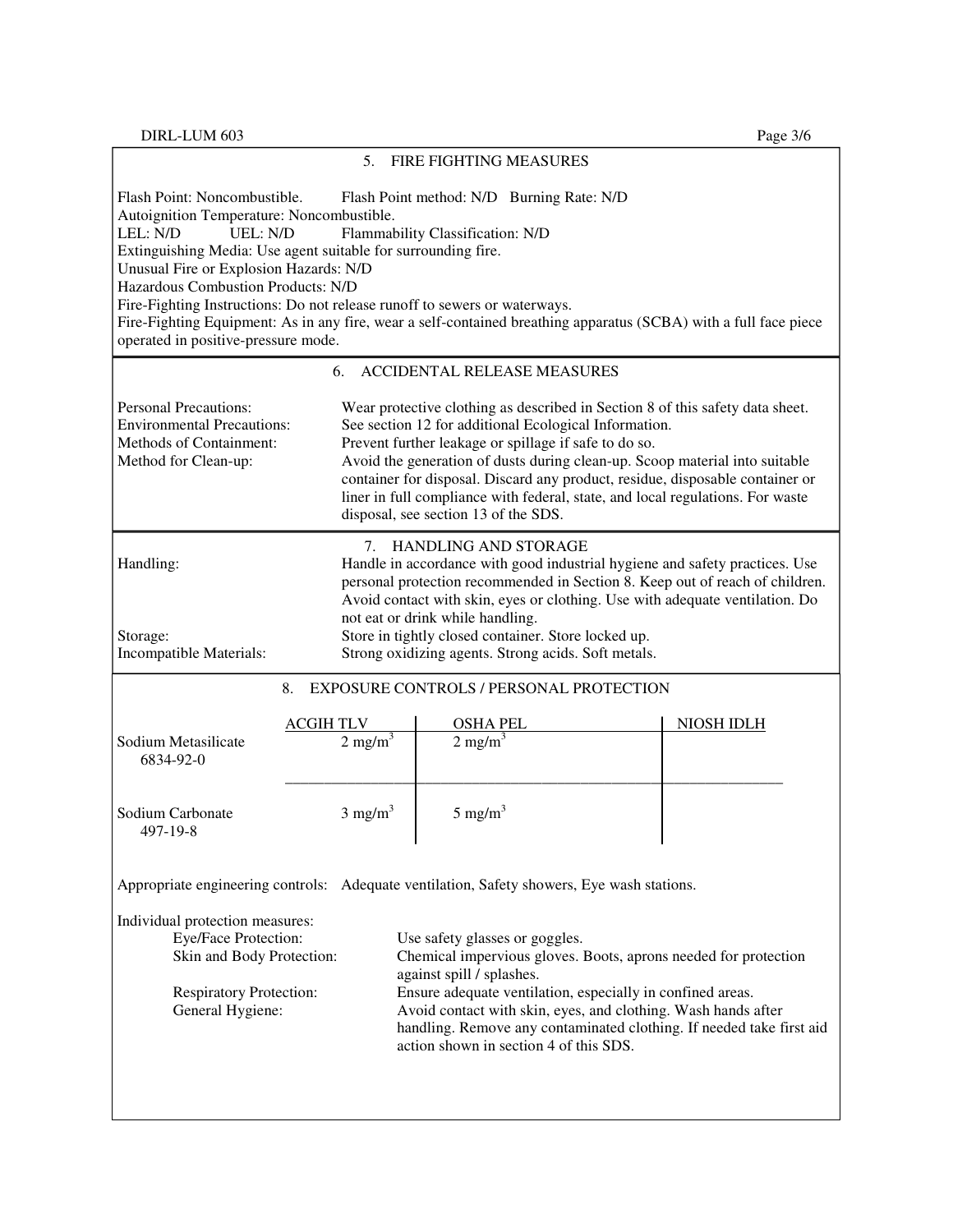## DIRL-LUM 603 Page 4/6

|                                                                                                                            | 9. |                            | PHYSICAL AND CHEMICAL PROPERTIES                                                                     |                                |  |
|----------------------------------------------------------------------------------------------------------------------------|----|----------------------------|------------------------------------------------------------------------------------------------------|--------------------------------|--|
| Solid<br><b>Physical State:</b>                                                                                            |    |                            | Odor: Surfactant                                                                                     |                                |  |
| Pink Color Powder<br>Appearance:                                                                                           |    |                            |                                                                                                      | Odor Threshold: Not determined |  |
| Color:<br>Pink                                                                                                             |    |                            |                                                                                                      |                                |  |
| Property                                                                                                                   |    | Values                     | Property                                                                                             | Values                         |  |
| pH (1% Solution)                                                                                                           |    | 12.0                       |                                                                                                      |                                |  |
| Melting Point/Freezing Point                                                                                               |    | Not determined             | <b>Boiling Point/Boiling Range</b>                                                                   | Not determined                 |  |
| <b>Flash Point</b>                                                                                                         |    |                            | <b>Evaporation Rate</b>                                                                              | Not determined                 |  |
| Flammability (solid, Gas)                                                                                                  |    |                            | <b>Upper Flammability Limits</b>                                                                     | Not determined                 |  |
| Lower Flammability Limit                                                                                                   |    | Not determined             | Vapor Pressure                                                                                       | Not determined                 |  |
| Specific Gravity (H2O=1)                                                                                                   |    | 59 $\frac{1}{5}$           | Water Solubility (wt/wt)                                                                             | 15%                            |  |
| Solubility in other solvents                                                                                               |    | Not determined             | <b>Partition Coefficient</b>                                                                         | Not determined                 |  |
| <b>Auto-ignition Temperature</b>                                                                                           |    | Not determined             | Decomposition temperature                                                                            | Not determined                 |  |
| Kinematic Viscosity                                                                                                        |    | Not determined             | <b>Dynamic Viscosity</b>                                                                             | Not determined                 |  |
| <b>Explosive Properties</b>                                                                                                |    | Not determined             | <b>Oxidizing Properties</b>                                                                          | Not determined                 |  |
|                                                                                                                            |    |                            | 10. STABILITY AND REACTIVITY                                                                         |                                |  |
| Reactivity: Not reactive under normal conditions.                                                                          |    |                            |                                                                                                      |                                |  |
| Chemical Stability: Stable under recommended storage conditions.                                                           |    |                            |                                                                                                      |                                |  |
| Possibility of Hazardous Reactions: None under normal processing.                                                          |    |                            |                                                                                                      |                                |  |
| Polymerization: Hazardous polymerization will not occur.                                                                   |    |                            |                                                                                                      |                                |  |
| Conditions to Avoid: Keep out of reach of children.                                                                        |    |                            |                                                                                                      |                                |  |
| Incompatible Chemicals: Strong oxidizing agent. Strong acids. Soft metals.                                                 |    |                            |                                                                                                      |                                |  |
| Hazardous Decomposition Products: Carbon monoxide. Carbon dioxide (CO2).                                                   |    |                            |                                                                                                      |                                |  |
|                                                                                                                            |    |                            |                                                                                                      |                                |  |
|                                                                                                                            |    |                            | 11. TOXICOLOGICAL INFORMATION                                                                        |                                |  |
| Information on likely routes of exposure                                                                                   |    |                            |                                                                                                      |                                |  |
| <b>Eye Contact</b>                                                                                                         |    | Causes eye damage.         |                                                                                                      |                                |  |
| Skin Contact                                                                                                               |    | Causes severe skin burns.  |                                                                                                      |                                |  |
| Inhalation                                                                                                                 |    | May be harmful if inhaled. |                                                                                                      |                                |  |
| Ingestion                                                                                                                  |    | Harmful if swallowed.      |                                                                                                      |                                |  |
| <b>Component Information</b>                                                                                               |    |                            |                                                                                                      |                                |  |
|                                                                                                                            |    | Oral LD50                  | Dermal LD50                                                                                          | Inhalation LC50                |  |
| Sodium Metasilicate                                                                                                        |    | $=1200$ mg/kg (Rat)        |                                                                                                      |                                |  |
| 6834-92-0                                                                                                                  |    |                            |                                                                                                      |                                |  |
| Sodium Carbonate                                                                                                           |    | $=2800$ mg/kg (Rat)        | >200mg/kg (Rabbit)                                                                                   | 2.3 mg/l 2h (Rat)              |  |
| 497-19-8                                                                                                                   |    |                            |                                                                                                      |                                |  |
| Nonylphenol, Ethoxylated                                                                                                   |    | $>10$ g/kg (Rat)           | $>2$ g/kg (Rat)                                                                                      |                                |  |
| 127087-87-0                                                                                                                |    |                            |                                                                                                      |                                |  |
|                                                                                                                            |    |                            |                                                                                                      |                                |  |
| Information on physical, chemical and toxicological effects<br>Symptoms:<br>Please see section 4 of this SDS for symptoms. |    |                            |                                                                                                      |                                |  |
|                                                                                                                            |    |                            |                                                                                                      |                                |  |
| Delayed and immediate effects as well as chronic effects from short and long-term exposure.                                |    |                            |                                                                                                      |                                |  |
|                                                                                                                            |    |                            |                                                                                                      |                                |  |
|                                                                                                                            |    |                            | Carcinogenicity: This product does not contain any carcinogens or potential carcinogens as listed by |                                |  |
| OSHA, IARC, or NTP.                                                                                                        |    |                            |                                                                                                      |                                |  |
| STOT: May cause respiratory irritation.                                                                                    |    |                            |                                                                                                      |                                |  |
| Numerical measures of toxicity                                                                                             |    |                            |                                                                                                      |                                |  |
| Not determined                                                                                                             |    |                            |                                                                                                      |                                |  |
| Unknown Acute Toxicity: Oral 4%, Dermal 44%, Inhalation 72%                                                                |    |                            |                                                                                                      |                                |  |
|                                                                                                                            |    |                            |                                                                                                      |                                |  |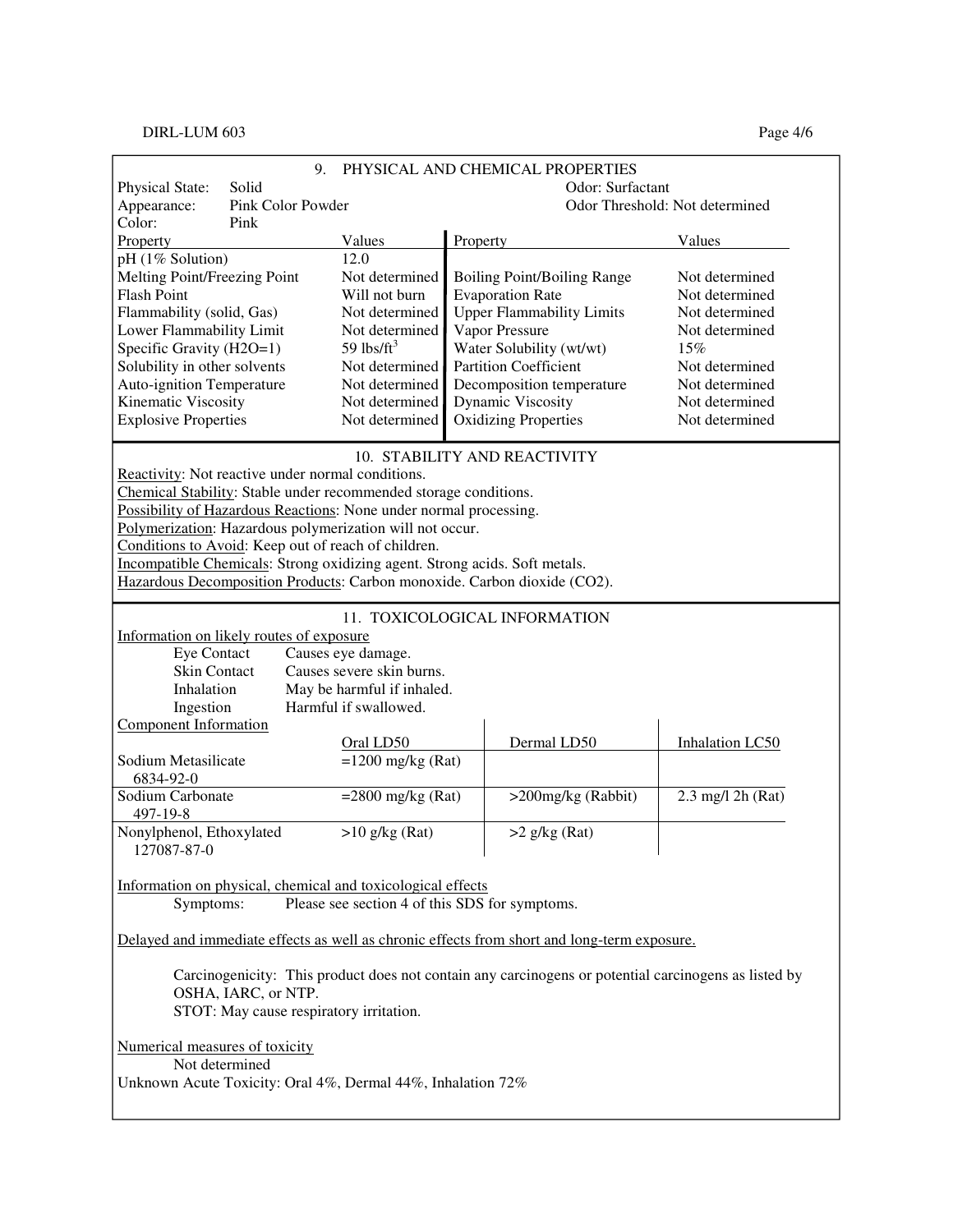## DIRL-LUM 603 Page 5/6

| 12. ECOLOGICAL INFORMATION                    |                                                                                                                                |                                                                                                |                |                                                |
|-----------------------------------------------|--------------------------------------------------------------------------------------------------------------------------------|------------------------------------------------------------------------------------------------|----------------|------------------------------------------------|
| Ecotoxicity<br>Harmful to aquatic organisms   |                                                                                                                                |                                                                                                |                |                                                |
| <b>Component Information</b>                  | Algae/aquatic                                                                                                                  | Fish                                                                                           | Toxicity to    | Crustacea                                      |
| Sodium Metasilicate<br>6834-92-0              | <b>Plants</b>                                                                                                                  | 210: 96 h Brachydnio rerio<br>mg/L LC50 semi-static 210:<br>96 h Bachydanio rerio mg/L<br>LC50 | Microorganisms | 216: 96 h Daphnia<br>magna mg/L EC50           |
| Sodium Carbonate<br>6834-92-0                 |                                                                                                                                | 300: 96 h Lepomis macro-<br>chirus mg/L LC50                                                   |                | 200: 48 h Cerio-<br>daphnia dubia mg/L<br>EC50 |
| <b>Ethoxylated Alcohol</b><br>127087-87-0     | 1-10:96 h<br>Algae mg/L<br><b>EC50</b>                                                                                         | 1-10: 96 h Pimephales<br>promelas mg/L LC50                                                    |                | 1-10: 48 h Daphnia<br>magna mg/L EC50          |
| Persistence /Degradability<br>Not determined. |                                                                                                                                |                                                                                                |                |                                                |
| Bioaccumulation<br>Not determined.            |                                                                                                                                |                                                                                                |                |                                                |
| <b>Mobility</b><br>Not determined             |                                                                                                                                |                                                                                                |                |                                                |
| Other Adverse Effects<br>Not determined.      |                                                                                                                                |                                                                                                |                |                                                |
|                                               |                                                                                                                                |                                                                                                |                |                                                |
|                                               |                                                                                                                                |                                                                                                |                |                                                |
| 13. DISPOSAL CONSIDERATIONS                   |                                                                                                                                |                                                                                                |                |                                                |
| <b>Water Treatment Methods</b>                |                                                                                                                                |                                                                                                |                |                                                |
| Disposal of wastes:                           | regulations.                                                                                                                   | Disposal should be in accordance with applicable regional, national and local laws and         |                |                                                |
|                                               | Contaminated Packaging: Disposal should be in accordance with applicable regional, national and local laws and<br>regulations. |                                                                                                |                |                                                |
|                                               |                                                                                                                                |                                                                                                |                |                                                |
|                                               |                                                                                                                                |                                                                                                |                |                                                |
|                                               |                                                                                                                                |                                                                                                |                |                                                |